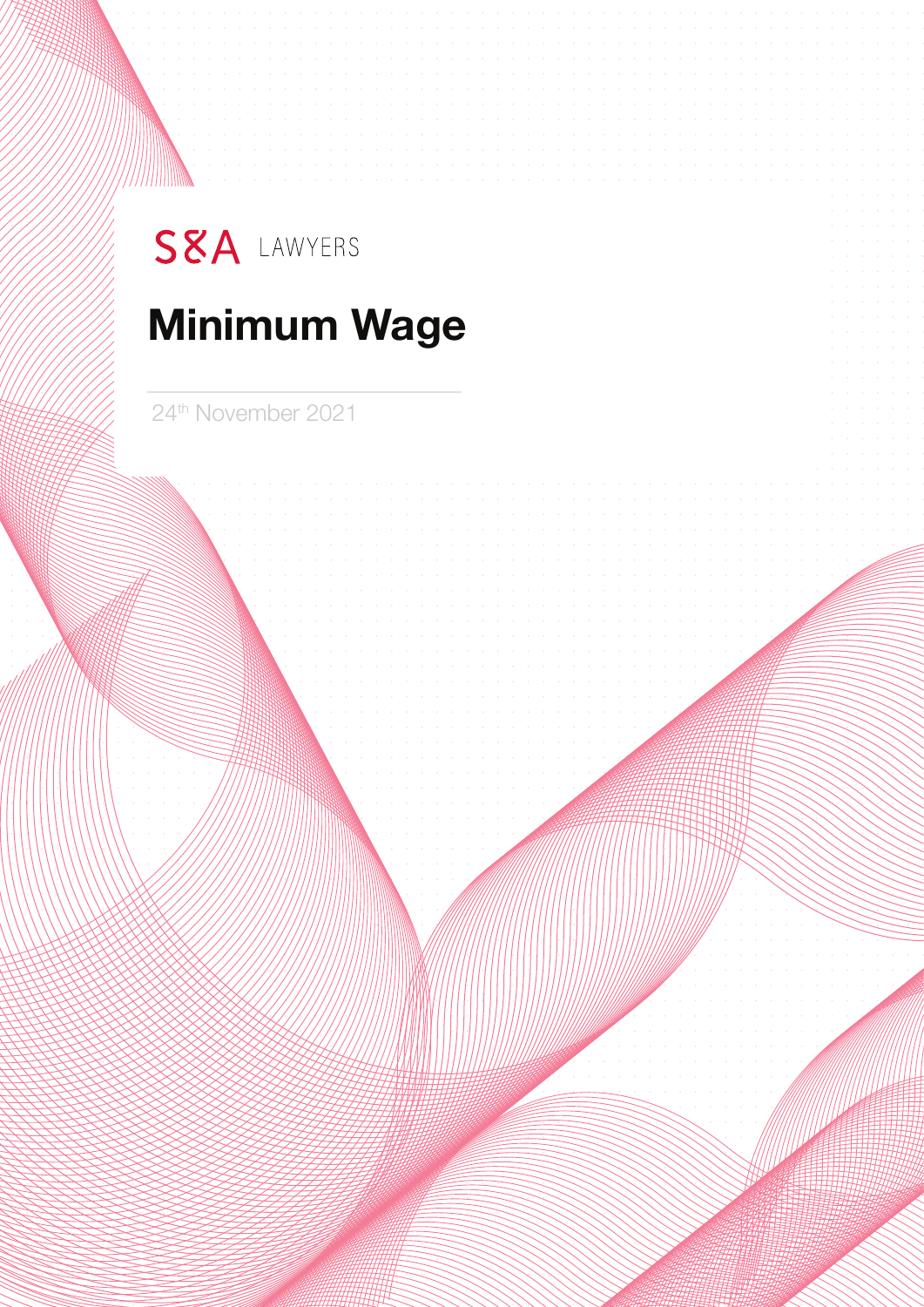### **Contents**

| <b>Introduction</b>                    | 3 |
|----------------------------------------|---|
| <b>Definition of Minimum Wage</b>      | 3 |
| <b>Minimum Wage for Private Sector</b> | 4 |
| <b>Minimum Wage for Public Sector</b>  | 5 |
| Implementation                         | 5 |
| <b>Review</b>                          | 5 |
| <b>Penalty for Non-compliance</b>      | 5 |

|                          |  | de la cardena de la cardena de la cardena de la cardena de la cardena de la cardena de la cardena de la cardena         |  |  |  |  |  |  |  |  |  |  |  |  |  |  |  |  |  |  |  |  |
|--------------------------|--|-------------------------------------------------------------------------------------------------------------------------|--|--|--|--|--|--|--|--|--|--|--|--|--|--|--|--|--|--|--|--|
|                          |  | in the company of the company of the company of the company of the company of the company of the company of the         |  |  |  |  |  |  |  |  |  |  |  |  |  |  |  |  |  |  |  |  |
| <b>Contract Contract</b> |  | de la caractería de la caractería de la caractería de la caractería de la caractería de la caractería de la caractería  |  |  |  |  |  |  |  |  |  |  |  |  |  |  |  |  |  |  |  |  |
|                          |  |                                                                                                                         |  |  |  |  |  |  |  |  |  |  |  |  |  |  |  |  |  |  |  |  |
|                          |  | a carra carra carra carra carra carra carra carra carra carra carra carra carra carra carra carra carra carra c         |  |  |  |  |  |  |  |  |  |  |  |  |  |  |  |  |  |  |  |  |
|                          |  |                                                                                                                         |  |  |  |  |  |  |  |  |  |  |  |  |  |  |  |  |  |  |  |  |
|                          |  |                                                                                                                         |  |  |  |  |  |  |  |  |  |  |  |  |  |  |  |  |  |  |  |  |
| <b>Contractor</b>        |  |                                                                                                                         |  |  |  |  |  |  |  |  |  |  |  |  |  |  |  |  |  |  |  |  |
|                          |  |                                                                                                                         |  |  |  |  |  |  |  |  |  |  |  |  |  |  |  |  |  |  |  |  |
|                          |  |                                                                                                                         |  |  |  |  |  |  |  |  |  |  |  |  |  |  |  |  |  |  |  |  |
|                          |  | in the company of the company of the company of the company of the company of the company of the company of the         |  |  |  |  |  |  |  |  |  |  |  |  |  |  |  |  |  |  |  |  |
|                          |  | a caracteristica di anticolare di anticolare di anticolare di anticolare di anticolare di anticolare di anticola        |  |  |  |  |  |  |  |  |  |  |  |  |  |  |  |  |  |  |  |  |
|                          |  |                                                                                                                         |  |  |  |  |  |  |  |  |  |  |  |  |  |  |  |  |  |  |  |  |
|                          |  |                                                                                                                         |  |  |  |  |  |  |  |  |  |  |  |  |  |  |  |  |  |  |  |  |
|                          |  |                                                                                                                         |  |  |  |  |  |  |  |  |  |  |  |  |  |  |  |  |  |  |  |  |
|                          |  | a caracteristic and a caracteristic and a caracteristic and a caracteristic and a caracteristic and a caracteristic and |  |  |  |  |  |  |  |  |  |  |  |  |  |  |  |  |  |  |  |  |
| <b>Contract Contract</b> |  |                                                                                                                         |  |  |  |  |  |  |  |  |  |  |  |  |  |  |  |  |  |  |  |  |
|                          |  |                                                                                                                         |  |  |  |  |  |  |  |  |  |  |  |  |  |  |  |  |  |  |  |  |
|                          |  |                                                                                                                         |  |  |  |  |  |  |  |  |  |  |  |  |  |  |  |  |  |  |  |  |
|                          |  | a constitution de la constitution de la constitution de la constitution de la constitution de la constitution d         |  |  |  |  |  |  |  |  |  |  |  |  |  |  |  |  |  |  |  |  |
|                          |  |                                                                                                                         |  |  |  |  |  |  |  |  |  |  |  |  |  |  |  |  |  |  |  |  |
| <b>Contract Contract</b> |  | a constitution de la constitución de la constitución de la constitución de la constitución de la constitución d         |  |  |  |  |  |  |  |  |  |  |  |  |  |  |  |  |  |  |  |  |
|                          |  |                                                                                                                         |  |  |  |  |  |  |  |  |  |  |  |  |  |  |  |  |  |  |  |  |
|                          |  |                                                                                                                         |  |  |  |  |  |  |  |  |  |  |  |  |  |  |  |  |  |  |  |  |
|                          |  |                                                                                                                         |  |  |  |  |  |  |  |  |  |  |  |  |  |  |  |  |  |  |  |  |
|                          |  |                                                                                                                         |  |  |  |  |  |  |  |  |  |  |  |  |  |  |  |  |  |  |  |  |
| <b>Contract Contract</b> |  |                                                                                                                         |  |  |  |  |  |  |  |  |  |  |  |  |  |  |  |  |  |  |  |  |
|                          |  |                                                                                                                         |  |  |  |  |  |  |  |  |  |  |  |  |  |  |  |  |  |  |  |  |
|                          |  |                                                                                                                         |  |  |  |  |  |  |  |  |  |  |  |  |  |  |  |  |  |  |  |  |
|                          |  |                                                                                                                         |  |  |  |  |  |  |  |  |  |  |  |  |  |  |  |  |  |  |  |  |
|                          |  |                                                                                                                         |  |  |  |  |  |  |  |  |  |  |  |  |  |  |  |  |  |  |  |  |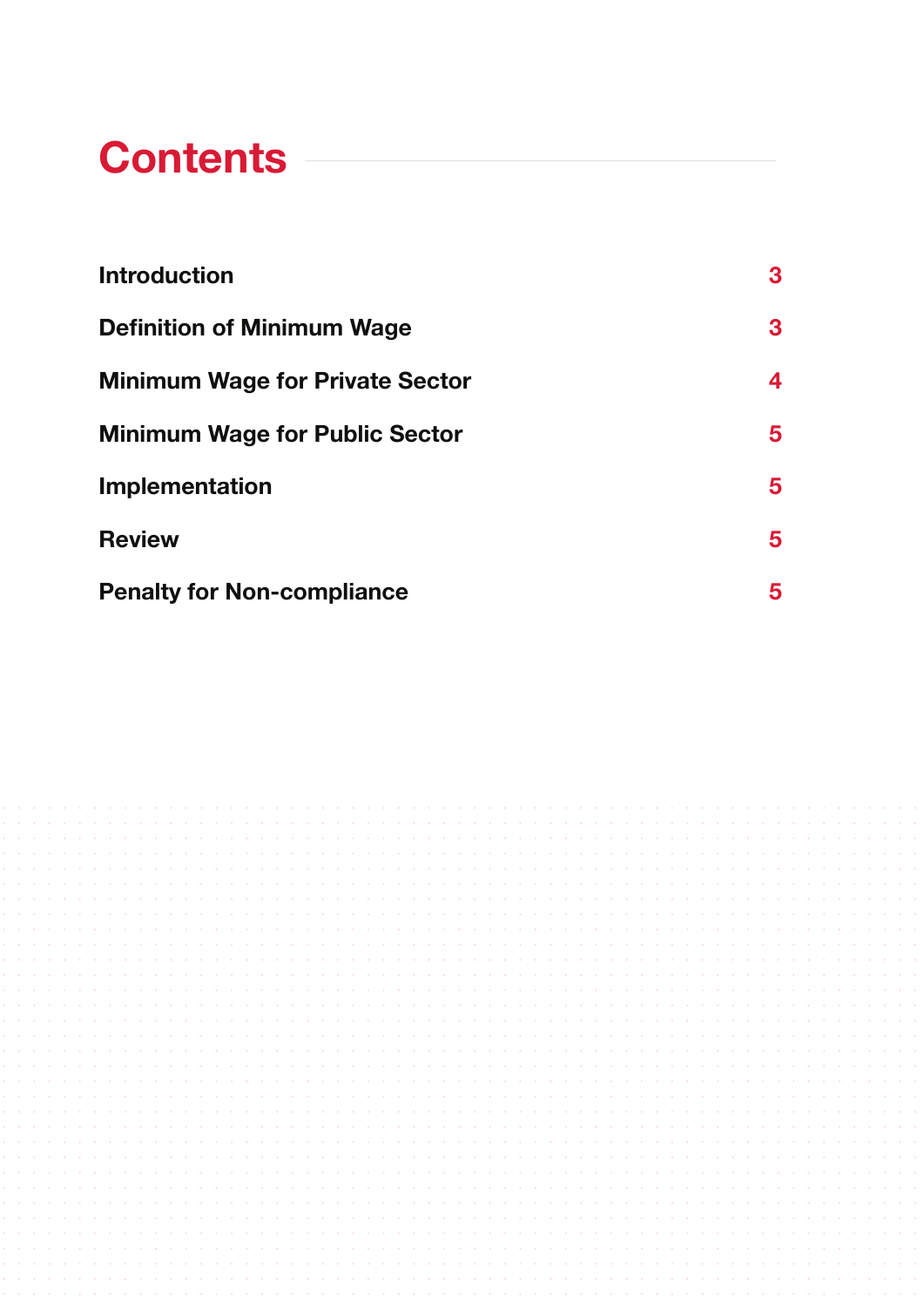#### **Introduction**

- 1. The Minister of Economic Development ("**Minister**") has issued an order setting the minimum wage for Maldivian employees.<sup>1</sup> Minimum wage was set based on the recommendations of the Wage Advisory Board. The Minister's order published in the Government Gazette on 8 November 2021 has officially established a minimum wage in Maldives for the first time.
- 2. Minimum wage is not applicable to expatriate employees and those who are employed by a micro enterprise.

#### **Definition of Minimum Wage**

#### **Minimum Wage = Basic Salary + Fixed Allowance**

- 3. Minimum wage is defined as the employees' basic salary and fixed allowance(s), if any. Basic salary is the amount agreed in the employment agreement as the basic salary. A deduction from the basic salary may only be made based on the following:
	- a. Deduction(s) made pursuant to section 20 of the Employment Act (deductions for absenteeism, or late attendance, or reasonable compensation for loss to the property or business of the employer due to a willful act or omission by the employee).
	- b. Deduction made pursuant to section 15 of the Pension Act (which is, deduction of 7% of the pensionable wage by the employer and paid to the employees' retirement pension scheme).
	- c. Deduction(s) made pursuant to section 54 of the Income Tax Act (that is, deductions for employee withholding tax if the threshold is met).
- 4. Fixed allowance is any allowance stated in the employment agreement, excluding the basic salary, that is payable monthly without any deduction.
- 5. Minimum wage does not include the following variable allowances:
	- a. Overtime pay;
	- b. Ramadan allowance;
	- c. Service charge;
	- d. Monthly variable allowance paid depending on certain circumstances or to employees who undertake certain responsibilities;
	- e. Allowance or bonus distributed during a certain period; and
	- f. In-kind benefits (such as accommodation, food, travel, insurance etc) or expenses incurred for such benefits.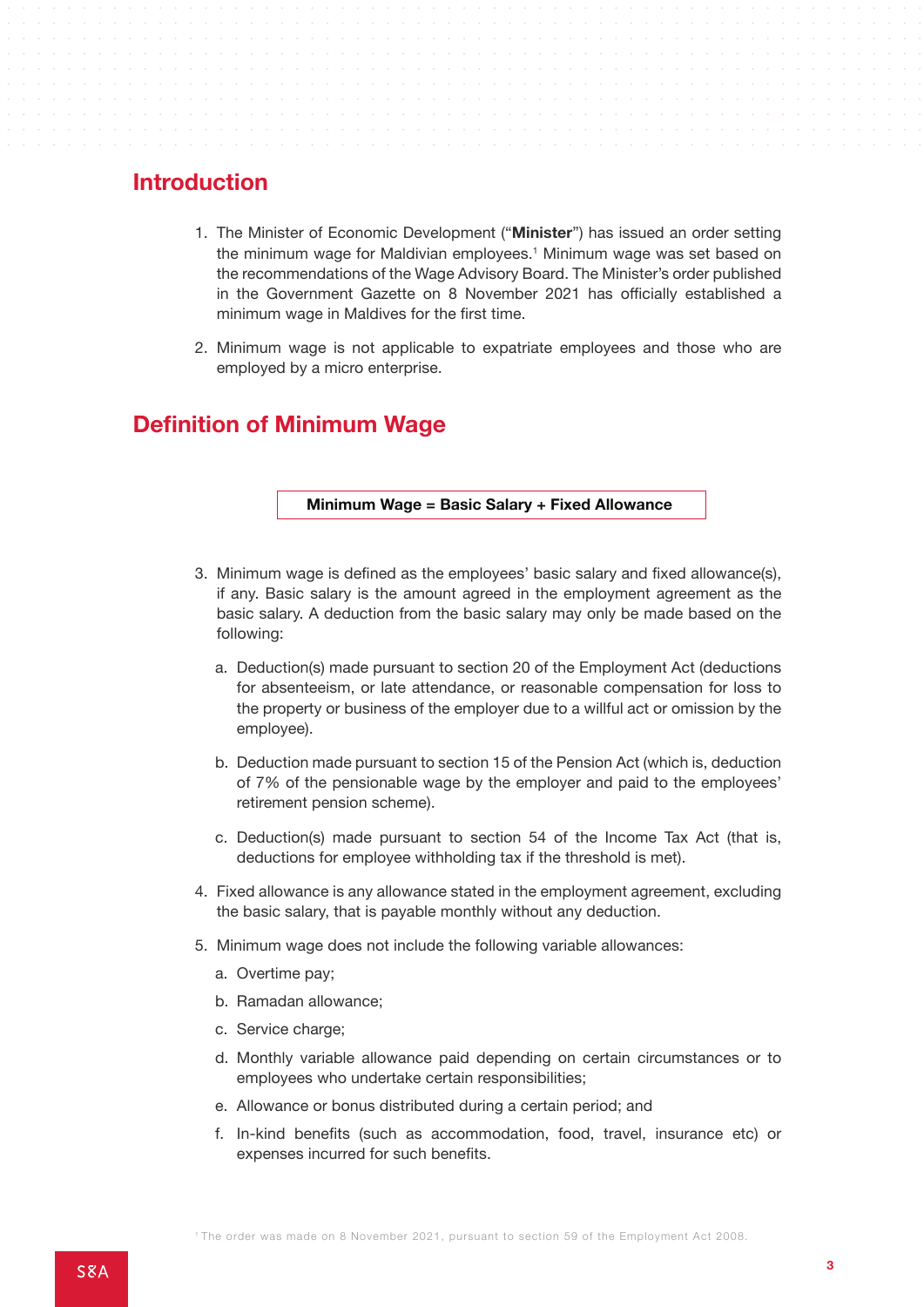#### **Minimum Wage for Private Sector**

6. The minimum wage for private sector is based on hourly rate, and it differs depending on the classification of the employer. The applicable minimum wage depending on the classification of the employer is summarised in the table below.

| <b>Classification</b>    | Characteristics <sup>2</sup>                                                                                                                                | <b>Hourly Rate</b>            | <b>Monthly Wage*</b>          |  |  |  |  |  |  |
|--------------------------|-------------------------------------------------------------------------------------------------------------------------------------------------------------|-------------------------------|-------------------------------|--|--|--|--|--|--|
| <b>Micro enterprise</b>  | • Less than 6 employees<br>• Annual revenue below MVR<br>500,000<br>• Annual net profit below<br>MVR 75,000                                                 | No applicable<br>minimum wage | No applicable<br>minimum wage |  |  |  |  |  |  |
| <b>Small enterprise</b>  | • 6 to 30 employees<br>• Annual revenue between<br>MVR 500,001 and MVR 5<br>million<br>• Annual net profit between<br>MVR 75,001 and MVR<br>750,000         | MVR 21.63                     | MVR 4,500.00                  |  |  |  |  |  |  |
| <b>Medium enterprise</b> | • 31 to 100 employees<br>• Annual revenue between<br>MVR 5,000,001 and MVR 20<br>million<br>• Annual net profit between<br>MVR 750,001 and MVR 3<br>million | MVR 33.65                     | MVR 7,000.00                  |  |  |  |  |  |  |
| <b>Others</b>            | • Businesses not governed by<br>the SME Act (such as large)<br>enterprise)                                                                                  | MVR 38.46                     | MVR 8,000.00                  |  |  |  |  |  |  |
|                          | . Employers that do not fall<br>within any classification<br>detailed above                                                                                 | MVR 21.63                     | MVR 4,500.00                  |  |  |  |  |  |  |

\*The Monthly Wage calculated in this column is an example based on an employee that is contracted to work 48 hours per week (maximum number of working hours under the Employment Act excluding overtime). It is common practice that the working hours is calculated up to the statutory maximum of 48 hours a week and overtime is paid for work done past the 48 hours a week. Therefore, when calculating the minimum wage for an employee whose salary is set monthly, it is important to calculate the minimum wage based on the maximum working hours before overtime allowance becomes applicable. There is no restriction on an employer to require the working hours to be 48 hours and an employer has the discretion to set lower maximum working hours before overtime payment may be applicable. For example, a medium-sized enterprise may contract an employee to work 40 hours a week, on a monthly salary of MVR 5,832<sup>3</sup>, with the employer agreeing to pay overtime past the 40 hours of work per week.

<sup>2</sup> As defined in the Small and Medium Enterprises Act 2013 (SME Act).

 $3$  MVR 33.65 x 40 hours = MVR 1346. MVR 1346 x 4.333 weeks = MVR 5832.22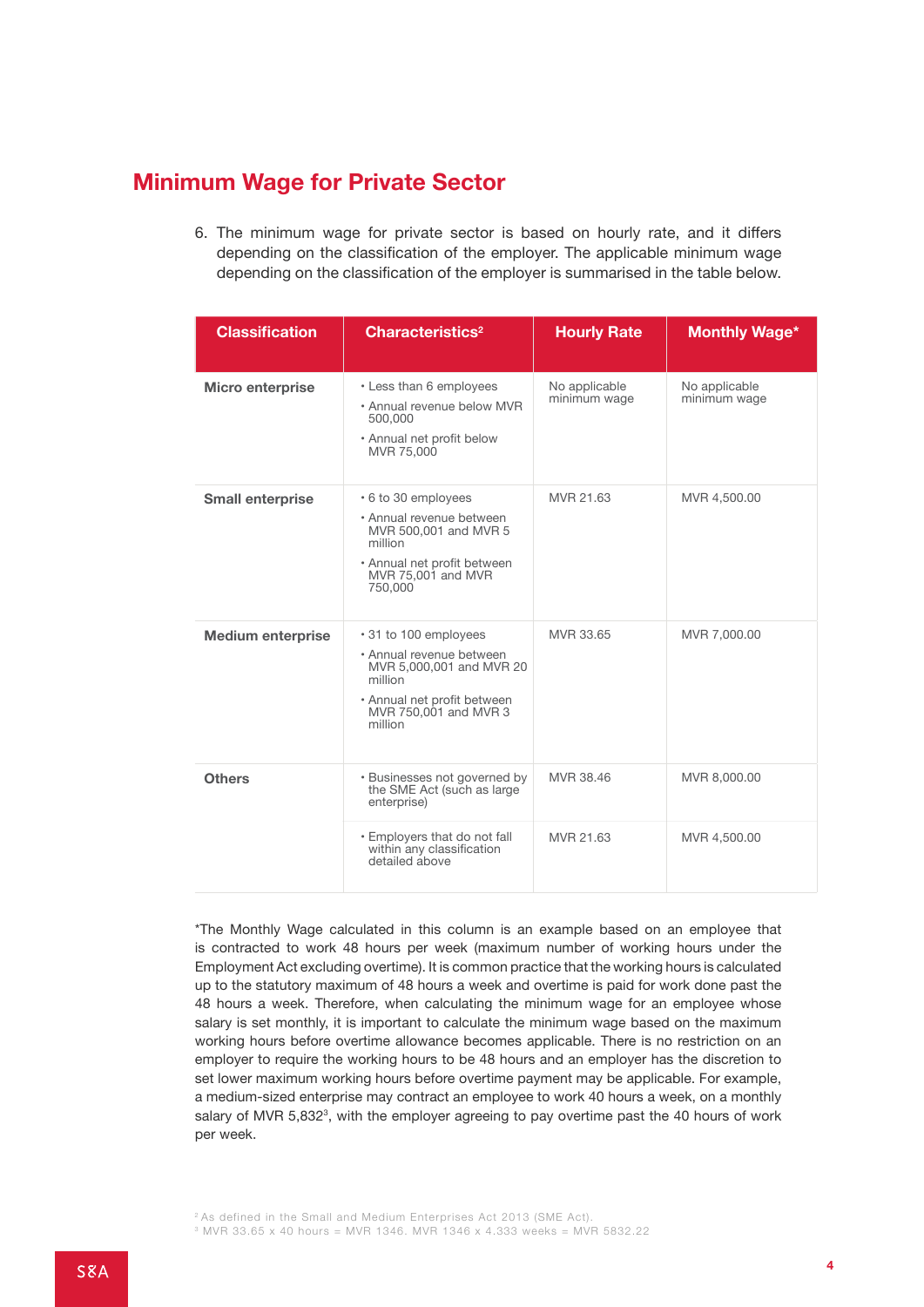#### **Minimum Wage for Public Sector**

7. The minimum hourly rate for public sector employees is MVR 33.65 per hour. The monthly minimum wage for the public sector employees who work at least 30 hours per week is MVR 7000.<sup>4</sup>

#### **Implementation**

8. The minimum wage shall be implemented by all employers from 1 January 2022. The minimum wage ordered by the Minister shall be in effect from 8 November 2021 until such time it has been nullified, amended, or replaced by another order on minimum wage.

#### **Review**

9. The order issued by the Minister establishing a minimum wage for employees must be reviewed by the Wage Advisory Board once every two years.

### **Penalty for Non-compliance**

- 10. Any employer who fails to pay the minimum wage, ordered by the Minister, effective 1 January 2022 commits an offence whereby:
	- a. should an employer commit such offence for the first time, the employer shall be fined up to MVR 1000; and
	- b. should an employer commit such offence for a second time, the employer may be either fined for MVR 1000 – MVR 3000 or imprisoned for a period not exceeding 3 months.<sup>5</sup>

<sup>4</sup> The regular working hours for the civil service and some of the public sector employees is 30 hours a week (and any work done pass the 30 hours is paid overtime), the minimum monthly salary of MVR 7000 effectively means that the suggested hourly rate for permanent employees of the public sector is MVR 53.03 per hour (MVR 7000 divided by 22 working days = MVR 318.18 per day. MVR 318.18 divided by 6 hours =  $MVR$  53.03 per hour).